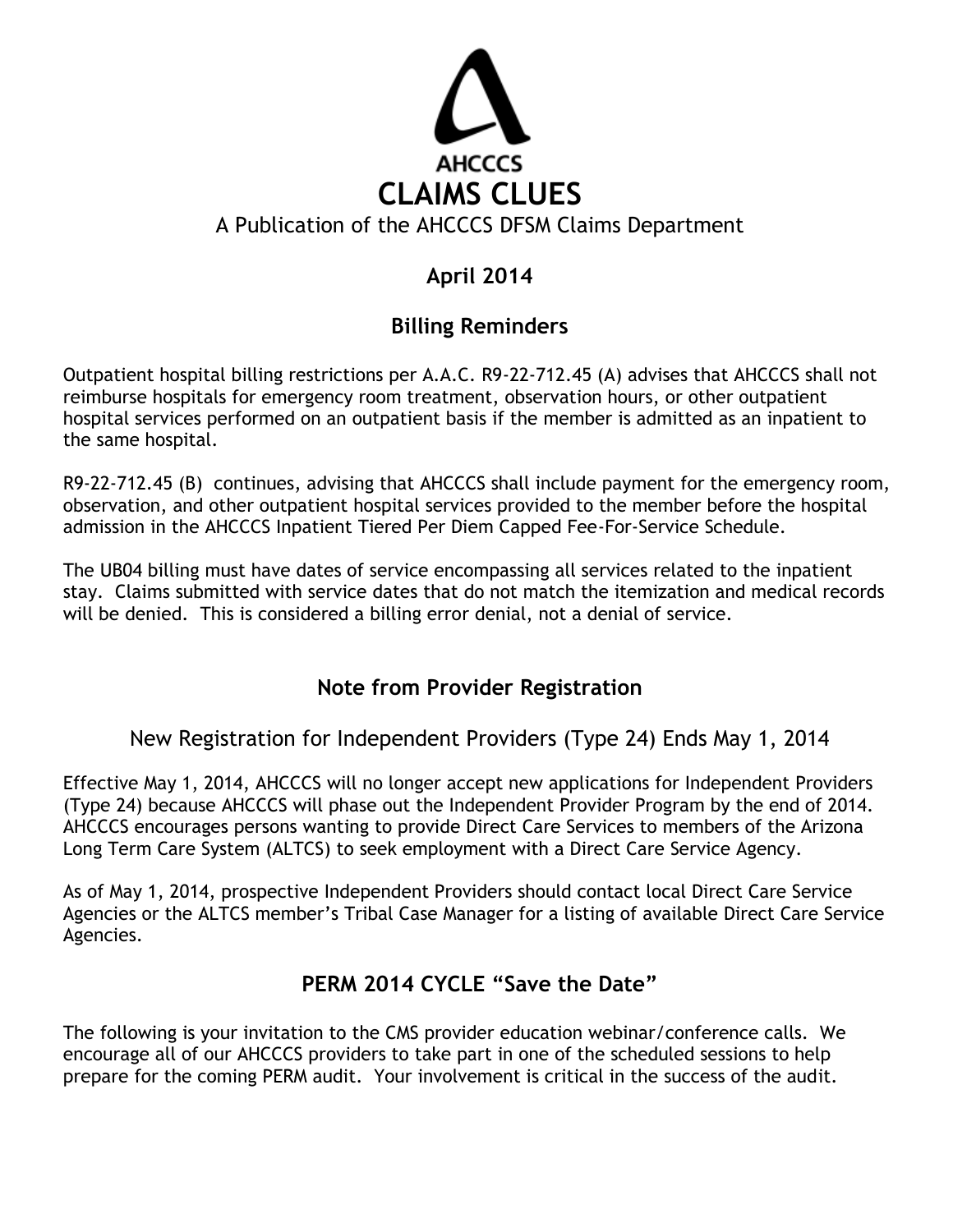## **Cycle 3 States:**

Alaska, **Arizona**, District of Columbia, Florida, Hawaii, Indiana, Iowa, Louisiana, Maine, Mississippi, Montana, Nevada, New York, Oregon, South Dakota, Texas, Washington

# **PERM Cycle 3 Provider Education Webinar/Conference Calls**

The Centers for Medicare & Medicaid Services (CMS) will host four Payment Error Rate Measurement (PERM) provider education webinar/conference calls during Cycle 3 (2014). The purpose is to provide opportunities for the providers of the Medicaid and Children's Health Insurance Program (CHIP) communities to enhance their understanding of specific Provider responsibilities during the PERM.

The PERM program is designed to measure improper payments in the Medicaid and CHIP programs, as required by the Improper Payments Information Act (IPIA) of 2002 (amended in 2010 by the Improper Payments Elimination and Recovery Improvement Act or IPERA, and the Improper Payments Elimination and Recovery Improvement Act of 2012 IPERIA).

Webinar/Conference call participants will learn from presentations that feature;

- The PERM process and provider responsibilities during a PERM review
- Recent trends, frequent mistakes and, best practices
- The Electronic Submission of Medical Documentation, esMD program

The presentations will be repeated for each session. You will have the opportunity to ask questions live through the conference lines, via the webinar, and through the dedicated PERM Provider email address at; [PERMProviders@cms.hhs.gov](mailto:PERMProviders@cms.hhs.gov) .

**Presentation materials and participant call in information will be posted as downloads on the "Providers" tab of the PERM website at;** 

[http://www.cms.gov/Research-Statistics-Data-and-Systems/Monitoring-Programs/Medicare-FFS-Compliance-](http://www.cms.gov/Research-Statistics-Data-and-Systems/Monitoring-Programs/Medicare-FFS-Compliance-Programs/PERM/Providers.html)[Programs/PERM/Providers.html](http://www.cms.gov/Research-Statistics-Data-and-Systems/Monitoring-Programs/Medicare-FFS-Compliance-Programs/PERM/Providers.html)

**The Webinars are being presented on the Adobe Connect Pro platform. To test your connection in advance, launch:** [https://webinar.cms.hhs.gov/common/help/en/support/meeting\\_test.htm](https://webinar.cms.hhs.gov/common/help/en/support/meeting_test.htm)

## **Tuesday, June 10, 2014 3:00-4:00pm ET**

The two step audio/ webinar process is;

- 1. **Audio:** Login to: <https://cms.webex.com/cms/j.php?J=992454311> the call-in#/meeting ID/access code will display on your screen (keep this open) when you dial in.
- 2. **Webinar:** In a separate window, login to;<https://webinar.cms.hhs.gov/perm2014cycle3web/> to access the webinar.